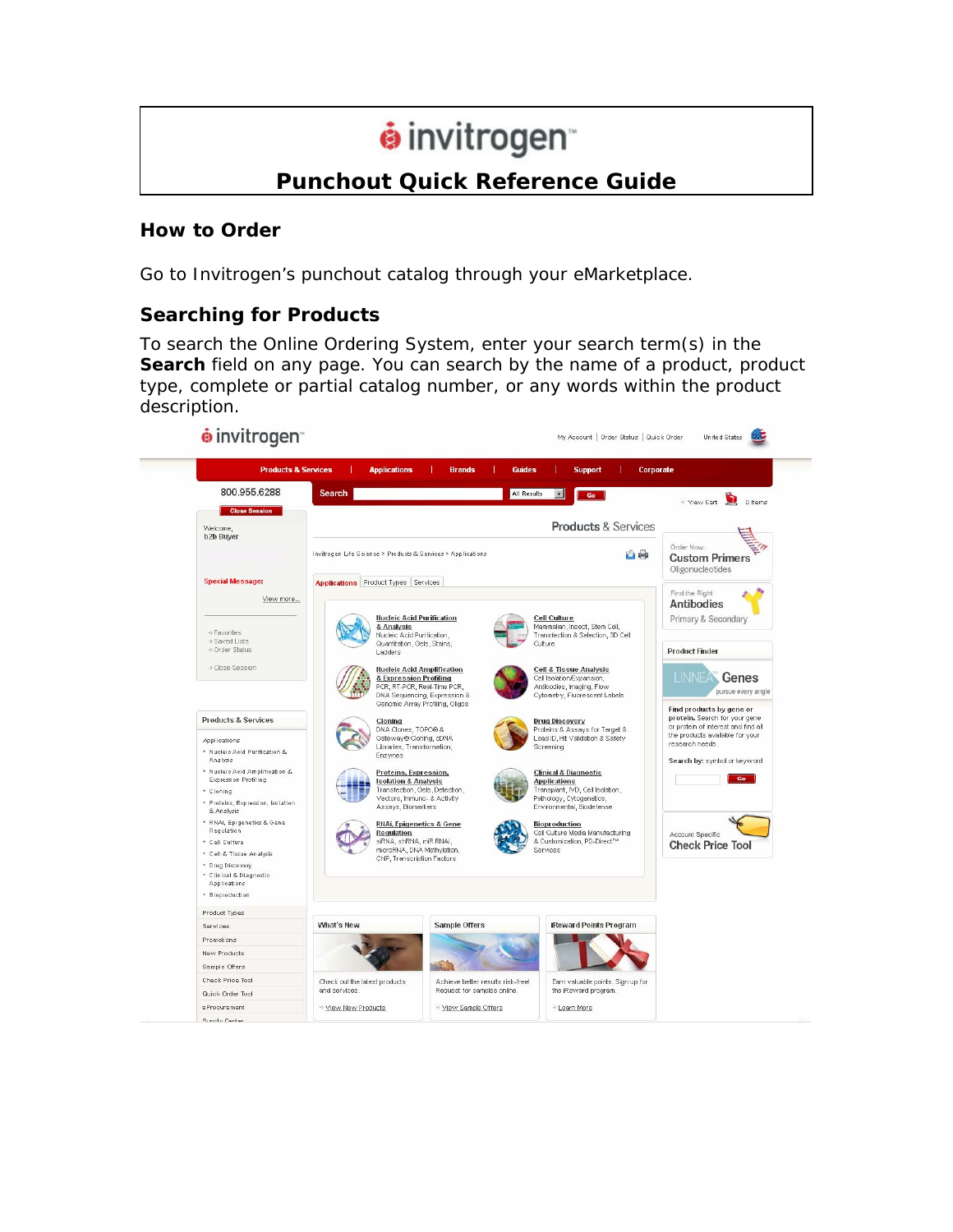When you find an item that interests you, click the title or name of the item to see its product detail page.

On the product detail page, the price for each item is the list price. Accountspecific pricing will be reflected when you add items to your cart.

#### **Note:**

• To search for an exact search string, place the string in quotation marks. For example, **"DNA polymerase"** will only return results containing that exact phrase, whereas **DNA Polymerase** will return results containing either word.

- You can search for only one catalog number at a time.
- Common words such as "and," "or," or "the" are ignored.
- Special characters, such as ™ or \*, are not searchable.
- Search terms are not case-sensitive.

#### **Adding Items to a Cart**

When you have found an item that you want, you can add it to your shopping cart for purchase. To add items to the cart, click in the **Select** checkbox next to each item in the Product Detail page or enter a quantity in the **Quantity**  field.

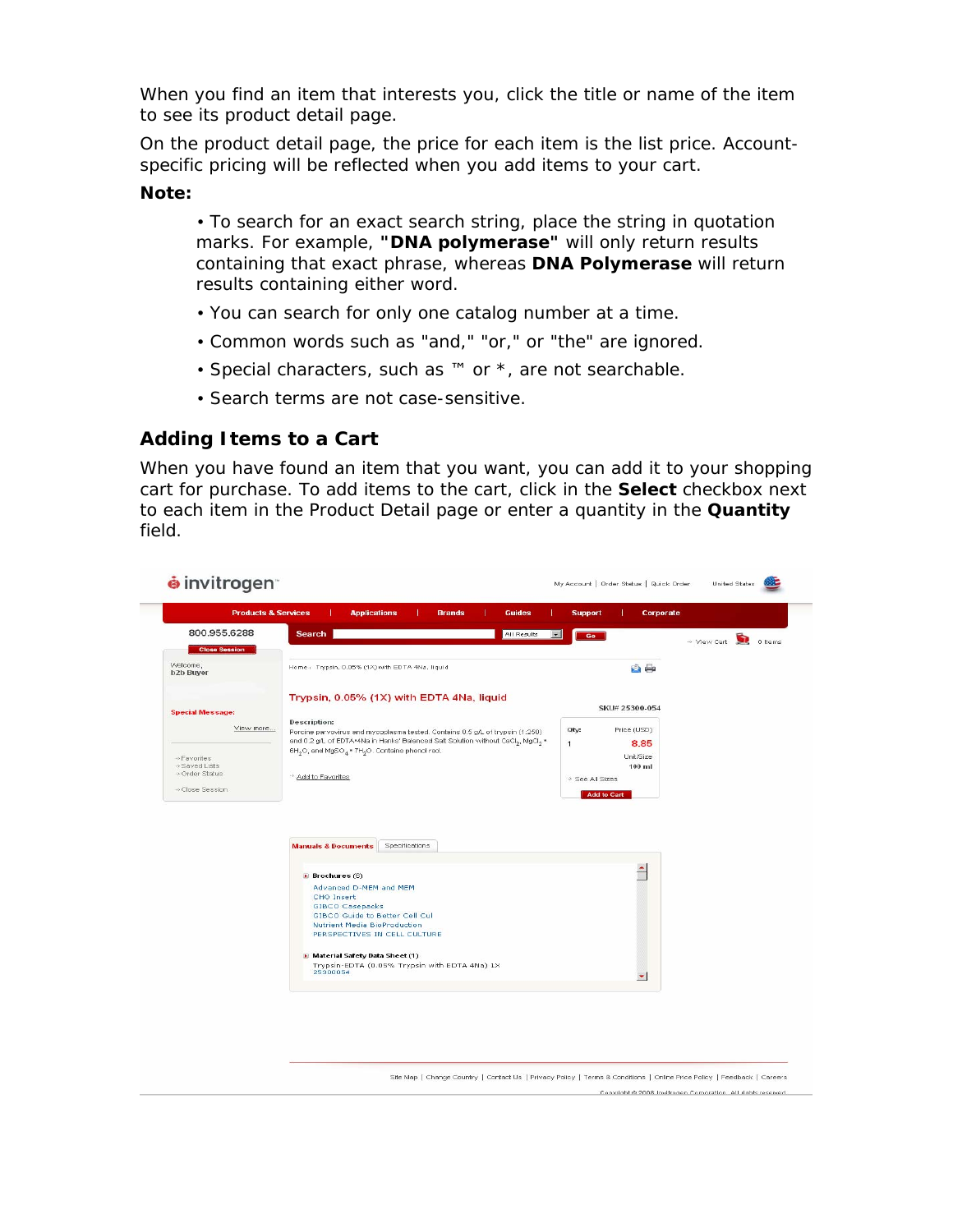Then click on **Add to Cart**. **Your Cart** will be displayed, listing the product(s) you selected. You can then continue shopping or **Preview Order** to Proceed to **Checkout**.

To see your cart from anywhere within the Online Ordering System, click on **View Cart** in the upper right corner of the window.

#### **Custom Primers**

You can order custom DNA primers in plates or tubes and RNA primers in tubes by submitting your primer sequences through the Online Ordering System. From the **Oligonucleotides** page, select the type and format of primers you want to order (DNA Tubes, DNA Plates, RNA Tubes, or Stealth™ RNAi Tubes), and then enter the primer information.

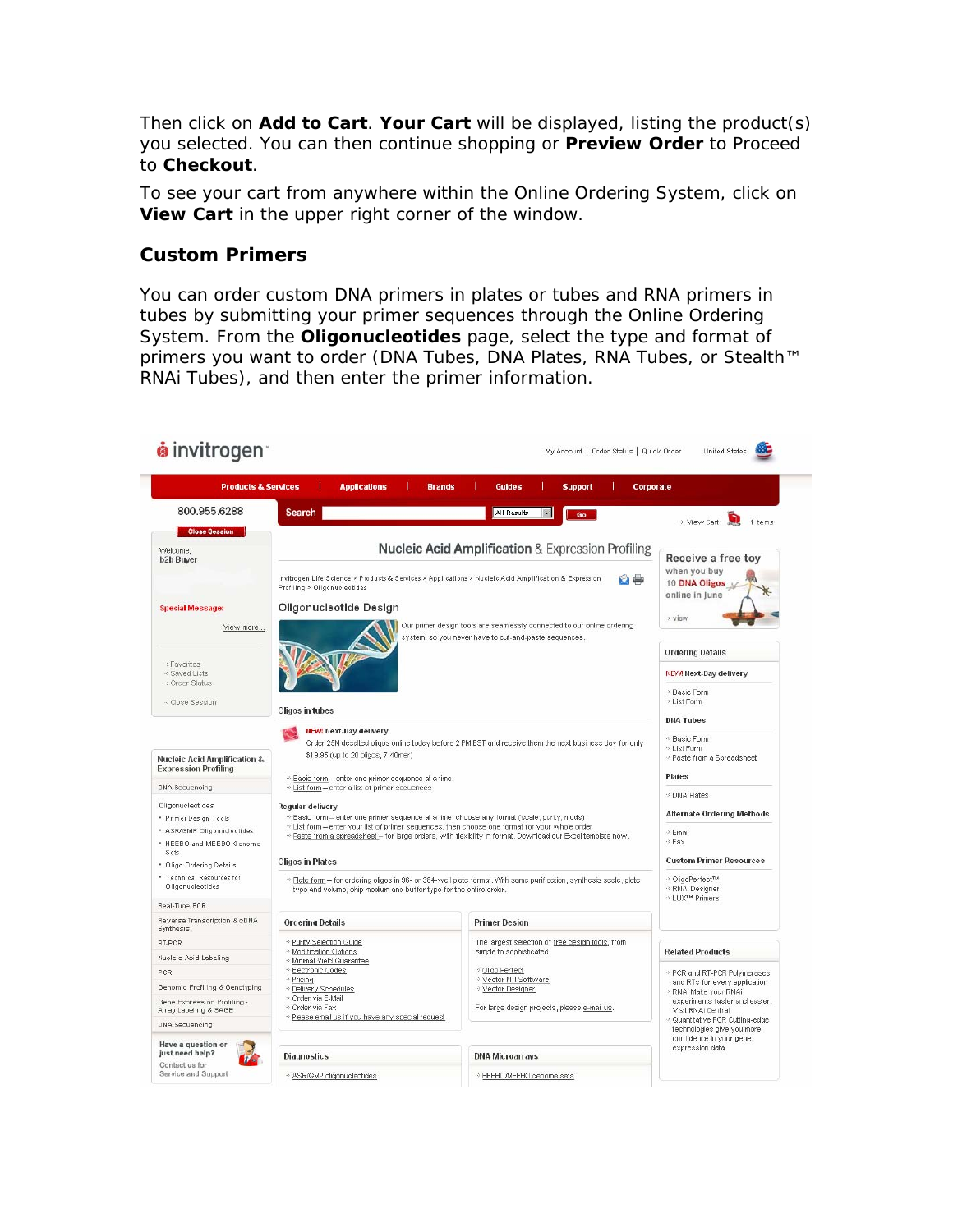# **Pricing**

The prices of items in your shopping cart will reflect your account status.

Note that charges such as freight, handling, dry ice, and applicable taxes will be displayed online as an estimate and the final values are provided in the email confirmation of your order that is sent out shortly after you place your order.

Promotional codes and ask-for quotes can be entered in the **Promo Codes** fields. These fields display in your cart after clicking **Preview Order**. Any promotional and quoted pricing will estimated online, and the final value will be shown in the email confirmation of your order. Any free goods will not display in the online shopping cart, but will be honored if applicable and will be shown in the email confirmation of your order.

|                                        | <b>Products &amp; Services</b>              | <b>Applications</b>                                                                                                                                                                           | <b>Brands</b>                       | <b>Guides</b> | <b>Support</b>                                                                                       |           | Corporate                 |              |                                 |
|----------------------------------------|---------------------------------------------|-----------------------------------------------------------------------------------------------------------------------------------------------------------------------------------------------|-------------------------------------|---------------|------------------------------------------------------------------------------------------------------|-----------|---------------------------|--------------|---------------------------------|
| 800.955.6288                           | Search                                      |                                                                                                                                                                                               |                                     | All Results   | $\mathbf{r}$<br>Go                                                                                   |           |                           | * View Cart  | n<br>3 Items                    |
|                                        | home > product and services > preview order |                                                                                                                                                                                               |                                     |               |                                                                                                      |           |                           |              |                                 |
| <b>Close Session</b>                   |                                             |                                                                                                                                                                                               |                                     |               |                                                                                                      |           |                           |              |                                 |
| Welcome,                               |                                             | <b>View Order</b>                                                                                                                                                                             |                                     |               |                                                                                                      |           |                           |              |                                 |
| <b>b2b Buyer</b>                       |                                             |                                                                                                                                                                                               |                                     |               |                                                                                                      |           |                           |              |                                 |
| YALE UNIV SCHOOL OF<br><b>MEDICINE</b> | <b>Continue Shopping</b>                    | <b>Cancel Order</b>                                                                                                                                                                           |                                     |               |                                                                                                      |           | <b>Edit Order</b>         |              | <b>Return Cart for Checkout</b> |
|                                        |                                             |                                                                                                                                                                                               |                                     |               |                                                                                                      |           |                           |              |                                 |
| <b>Special Messages:</b>               | <b>Catalog Products</b>                     |                                                                                                                                                                                               |                                     |               |                                                                                                      |           |                           |              |                                 |
| View more                              | Cat. No.                                    | <b>Product Name</b>                                                                                                                                                                           |                                     |               | Size                                                                                                 | Reserve # | <b>Unit Price</b>         | Oty.         | <b>Total Price</b>              |
|                                        | 25300054                                    |                                                                                                                                                                                               | Trypsin-EDTA (0.05% Trypsin with ED |               | 100 ml                                                                                               |           | 7.0800                    | $\mathbf 1$  | 7.08                            |
| → Favorites                            | 25200056                                    |                                                                                                                                                                                               | Trypsin-EDTA (0.25% Trypsin with ED |               | 100 ml                                                                                               |           | 8,8500                    | $\mathbf{1}$ | 8.85                            |
| → Saved Lists<br>→ Order Status        | 16000044                                    |                                                                                                                                                                                               | Fetal Bovine Serum, Certified       |               | 500 ml                                                                                               | 123456    | 323.0500                  | 10           | 3,230.50                        |
|                                        |                                             |                                                                                                                                                                                               |                                     |               |                                                                                                      |           | Subtotal:                 |              | 3,246.43                        |
| → Close Session                        | Promo Codes: PROMO1                         |                                                                                                                                                                                               | QUOTE1<br>PROMO <sub>2</sub>        |               | <b>Dry/Wet Ice Charge:</b><br>15.00<br><b>Apply Promo Codes</b><br><b>Handling Charge:</b><br>106.00 |           |                           |              |                                 |
|                                        |                                             |                                                                                                                                                                                               |                                     |               |                                                                                                      |           | <b>Preliminary Total:</b> |              | USD 3,367.43                    |
|                                        |                                             | NOTE: Final tax, handling, hazardous material and dry ice charges will be included in your email                                                                                              |                                     |               |                                                                                                      |           |                           |              |                                 |
|                                        |                                             | confirmation. Standard Delivery Schedule: Orders placed Monday through Wednesday will be delivered<br>within 24 to 48 hours. Orders placed Thursday through Friday will be delivered Tuesday. |                                     |               |                                                                                                      |           |                           |              |                                 |
|                                        |                                             |                                                                                                                                                                                               |                                     |               |                                                                                                      |           |                           |              |                                 |
|                                        |                                             |                                                                                                                                                                                               |                                     |               |                                                                                                      |           |                           |              |                                 |
|                                        | <b>Continue Shopping</b>                    | <b>Cancel Order</b>                                                                                                                                                                           |                                     |               |                                                                                                      |           | <b>Edit Order</b>         |              | <b>Return Cart for Checkout</b> |
|                                        |                                             |                                                                                                                                                                                               |                                     |               |                                                                                                      |           |                           |              |                                 |
|                                        |                                             |                                                                                                                                                                                               |                                     |               |                                                                                                      |           |                           |              |                                 |
|                                        |                                             |                                                                                                                                                                                               |                                     |               |                                                                                                      |           |                           |              |                                 |

Copyright © 2007 Invitrogen Corporation. All rights reserved.

Invitrogen reserves the right to correct any errors in the online system before shipping and billing. If you suspect an error in pricing, please contact our Customer Service Department by clicking on **Contact Us** at the bottom of any Online Ordering System page or emailing b2b@invitrogen.com.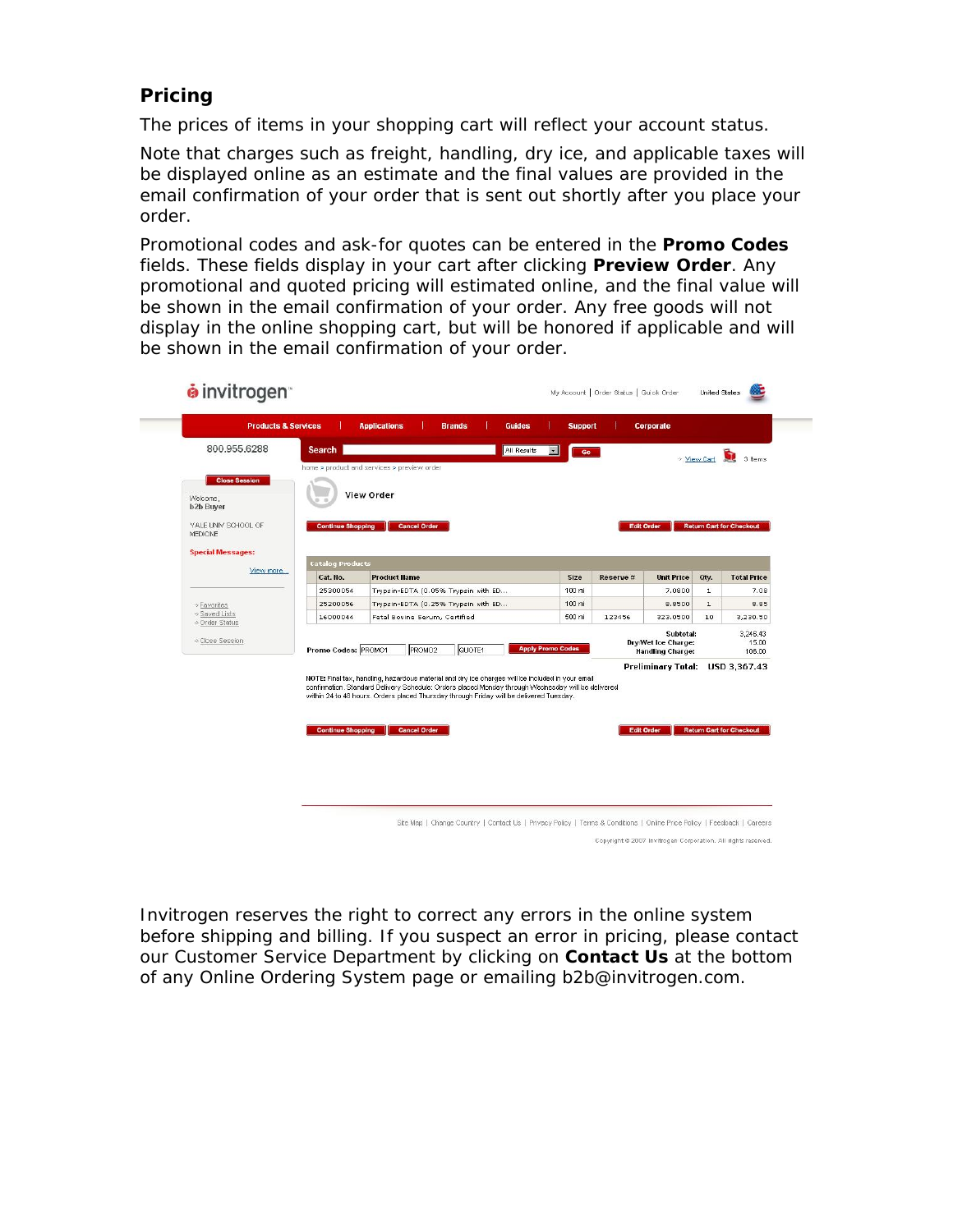# **Quick Orders**

If you know the exact catalog numbers of the items you want to order, click on **Quick Order** at the top of any page to open the Quick Order form; if you have just a few items (< 5), use the mini Quick Order form on the home page.

Enter the catalog number, quantity, and reserve number (if any) for each quick order item. When you are ready to place the items in your cart, click on **Add Items to Cart**.

# **Saved Lists**

You can save the items in your cart as list for future or repeat orders. This is useful if you order the same group of products on a regular basis. Note that items in your cart will remain there if your login time expires or your browser window closes before checkout is complete.

#### **Creating a Saved List**

To save a list, first place the items in your cart, and then go to the bottom of the Your Cart page, enter a name for your list, and click on **Save** button. Your list of products will be copied to the **Saved List** page.

Note that you cannot save item quantities, but can save reserve numbers. You can specify the item quantities when you copy your saved list back into the cart. Also note that the items will remain in your cart after you copy them to the Saved List (you can clear the Your Cart page as a separate step).

|                                  | <b>Products &amp; Services</b> | <b>Applications</b><br><b>Brands</b>                                                                                                                                                               | <b>Guides</b>       |        | <b>Support</b>                           | Corporate                                 |                      |                      |
|----------------------------------|--------------------------------|----------------------------------------------------------------------------------------------------------------------------------------------------------------------------------------------------|---------------------|--------|------------------------------------------|-------------------------------------------|----------------------|----------------------|
| 800.955.6288                     | Search                         |                                                                                                                                                                                                    | All Results         | 题      | Go                                       |                                           | → Mew Cart           | G<br>1 Items         |
|                                  |                                | home > product and services > your cart                                                                                                                                                            |                     |        |                                          |                                           |                      |                      |
| <b>Close Session</b><br>Welcome, |                                |                                                                                                                                                                                                    |                     |        |                                          |                                           |                      |                      |
| <b>b2b Buyer</b>                 |                                | Your Cart                                                                                                                                                                                          |                     |        |                                          |                                           |                      | Printable Version    |
|                                  |                                | Please click the Update Cartlink to apply any changes you make to your cart.                                                                                                                       |                     |        |                                          |                                           |                      |                      |
| <b>Special Messages:</b>         |                                |                                                                                                                                                                                                    |                     |        |                                          | <b>Continue Shopping</b>                  | <b>Preview Order</b> |                      |
| View more                        |                                |                                                                                                                                                                                                    |                     |        |                                          | Remove All Items from Cart   Update Cart  |                      |                      |
|                                  | <b>Catalog Products</b>        |                                                                                                                                                                                                    |                     |        |                                          | Remove All Catalog Products   Update Cart |                      |                      |
|                                  | Cat. No.                       | <b>Product Name</b>                                                                                                                                                                                | <b>Availability</b> | Size   | Reserve #                                | <b>Unit Price</b>                         | Oty.                 | <b>Total Price</b>   |
| → Favorites                      |                                |                                                                                                                                                                                                    |                     |        |                                          |                                           |                      |                      |
| > Saved Lists<br>· Order Status  | 25300054                       | Trypsin-EDTA (0.05% Trypsin with                                                                                                                                                                   | Available           | 100 ml |                                          | 7,9700                                    | 2                    | 15.94                |
| · Close Session                  | Price Confirmation:            |                                                                                                                                                                                                    |                     |        | Remove All Items from Cart   Update Cart |                                           | remove               |                      |
|                                  |                                | Except where noted otherwise, the pricing displayed for products on<br>our website represents an estimated product price. Price<br>confirmation occurs after your order request has been processed |                     |        |                                          |                                           |                      | Subtotal: USD 15.94  |
|                                  |                                | and you receive an Order Confirmation. Your account is charged<br>after your order has entered the shipping process.                                                                               |                     |        |                                          |                                           |                      |                      |
|                                  |                                |                                                                                                                                                                                                    |                     |        |                                          | <b>Continue Shopping</b>                  |                      | <b>Preview Order</b> |
|                                  |                                | Save this list for future use. Your list will be available in your "Saved Lists" page.                                                                                                             |                     |        |                                          |                                           |                      |                      |
|                                  | Trypsin<br>Name:               | Save                                                                                                                                                                                               |                     |        |                                          |                                           |                      |                      |
|                                  |                                |                                                                                                                                                                                                    |                     |        |                                          |                                           |                      |                      |
|                                  |                                |                                                                                                                                                                                                    |                     |        |                                          |                                           |                      |                      |
|                                  |                                |                                                                                                                                                                                                    |                     |        |                                          |                                           |                      |                      |
|                                  |                                |                                                                                                                                                                                                    |                     |        |                                          |                                           |                      |                      |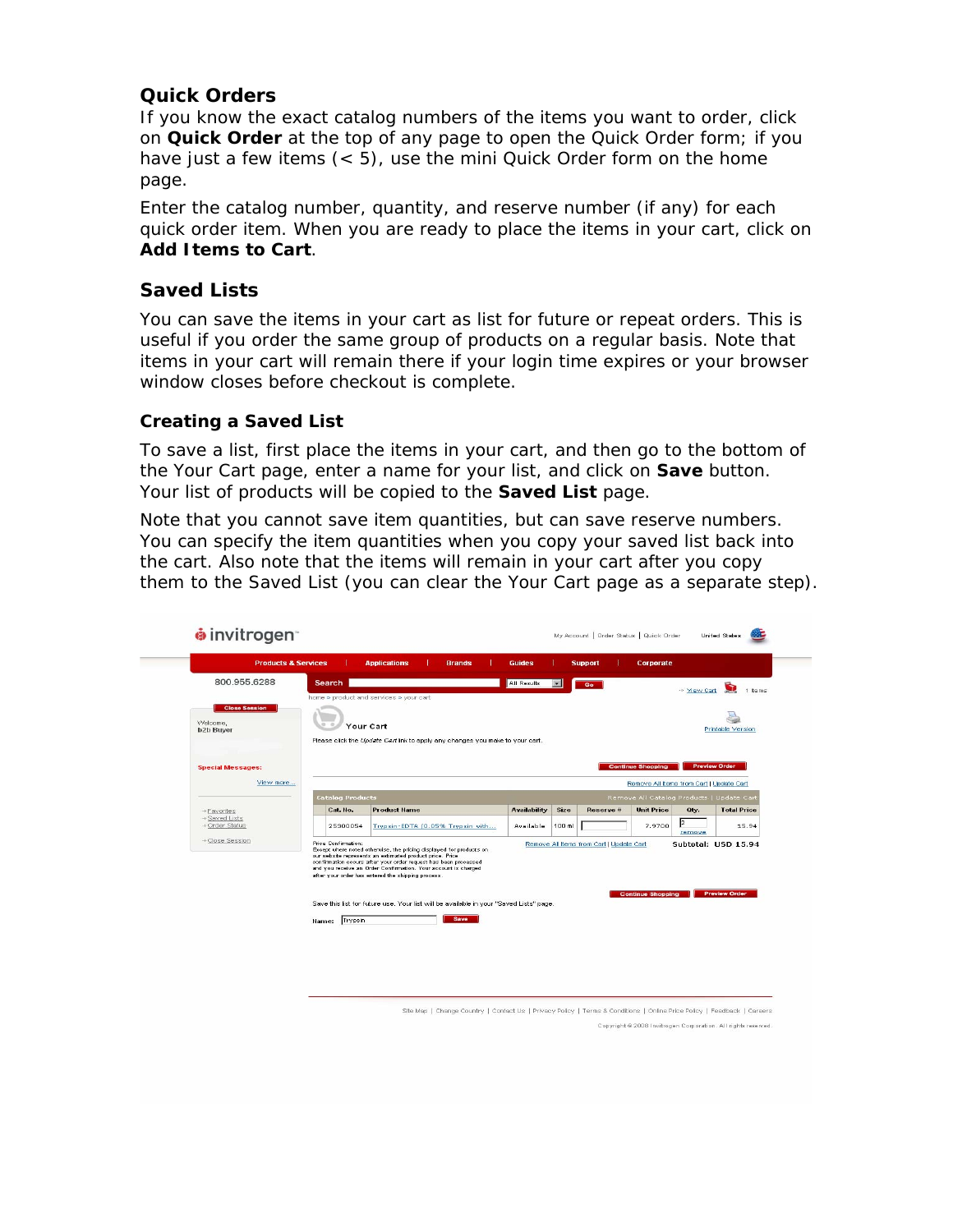#### **Transferring a Saved List to Your Cart**

When you are ready to order the items in a saved list, click on **Saved Lists**  at the top of any page in the Online Ordering System. Click on the list name to open the list. At this point you can click on **Add These Items to Cart** to add the items to your cart without overwriting any existing items, or **Overwrite Current Cart** to overwrite the existing items in your cart with the list.

Note that you cannot change the items in a saved list; however, you can add the list to a cart and then add and remove items in the cart.

#### **Favorites List**

Items that you order on a regular basis, including primer sequences, can be added to your own personal **Favorites List** for quick access and ordering. To access your Favorites List, click on **Favorites** at the top of any page in the Online Ordering System.

Note that you should be using the Favorites function directly on the Invitrogen punchout site as opposed to the function in your eMarketplace (if applicable); Invitrogen's punchout site displays real time pricing.

#### **Adding items to Favorites**

You can add items to Favorites in the following ways:

• From the item's product page, select the **Select** checkbox next to the item you want to add. When you have made all your selections on the page, click on the **Add to Favorites** button. Your Favorites List will be displayed, with item added.

• In the Favorites List, you can enter the catalog number of the item you want to add directly in the Catalog Number field, and then click on **Add to Favorites.** 

• On the custom primer page (single, similar, or multi format), enter your primer design(s) and synthesis information, and then click on **Add to Favorites**.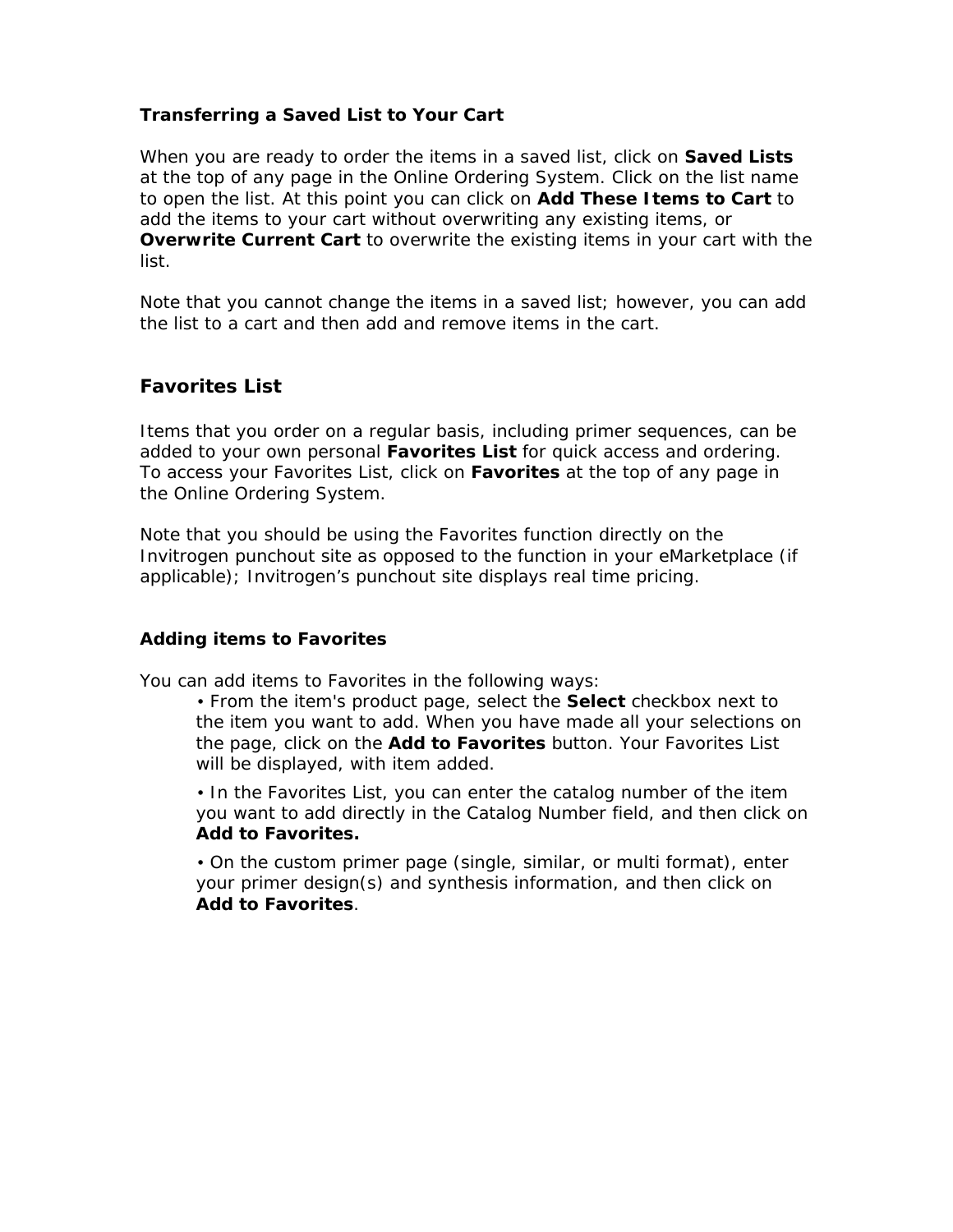#### **Ordering Items from Favorites**

Items in the Favorites List are grouped into the following categories: **Catalog Items, DNA Primers**, and **RNA Primers.** To display the favorites in a category, click on the appropriate category name. To add favorites to your cart, specify the quantity and reserve number (if any) of each item, and click on **Add Selected Items**.

| <b>Products &amp; Services</b>                       | <b>Applications</b>                                                                                    | <b>Brands</b>           | <b>Guides</b>       | <b>Support</b>           | Corporate               |                              |
|------------------------------------------------------|--------------------------------------------------------------------------------------------------------|-------------------------|---------------------|--------------------------|-------------------------|------------------------------|
| 800.955.6288                                         | Search  <br>home > product and services > favorite catalog                                             |                         | All Results         | $\bullet$<br>Go          |                         | Ō.<br>1 Items<br>* View Cart |
| <b>Close Session</b><br>Welcome,<br><b>b2b Buyer</b> | Favorites                                                                                              |                         |                     |                          |                         |                              |
|                                                      | 1 item(s) have been added to your Favorites list.                                                      |                         |                     |                          |                         |                              |
| <b>Special Messages:</b><br>View more                | Click on a category below to display the applicable content.<br>Catalog Products (1)   DNA Primers (0) | RNA Primers (0)         |                     |                          |                         |                              |
|                                                      | Catalog Number:                                                                                        | <b>Add to Favorites</b> |                     |                          |                         |                              |
| → Favorites<br>→ Saved Lists                         | <b>Catalog Products</b><br><b>Product Summary</b>                                                      |                         | Cat. No.<br>Size    | <b>Reserve Number</b>    | Quantity                | Add to<br><b>Delete</b>      |
| → Order Status                                       | TrypsinEDTA (0.05% Trypsin with                                                                        |                         | 25300-054<br>100 ml |                          |                         | Cart<br>密<br>г               |
| → Close Session                                      |                                                                                                        |                         |                     |                          |                         |                              |
|                                                      |                                                                                                        |                         |                     | <b>Continue Shopping</b> | <b>Update Favorites</b> | <b>Add Selected Items</b>    |

#### **Updating Quantities and Reserve Numbers**

If you regularly order a particular quantity of an item or use a particular reserve number, you can enter this information in the Favorites List and click on the **Update** button to save the information.

# **Returning a Cart to Place an Order**

Once you have created your cart, select **Preview Order** to Proceed to **Checkout**.

You will be directed to the View Order page. Once you have verified product selection and quantities, select **Return Cart for Checkout**.